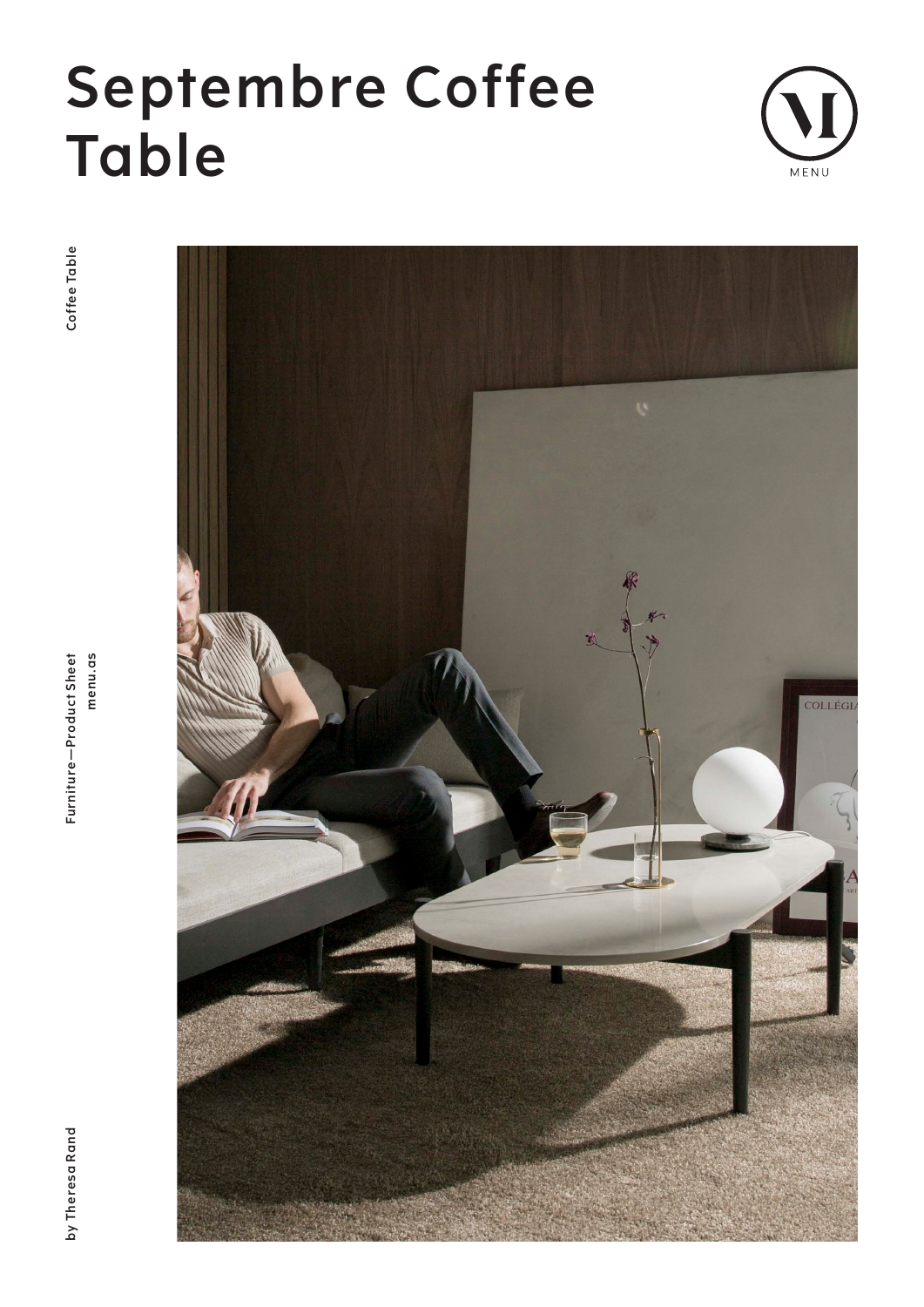### **Septembre Coffee Table**



#### **Product Type**

Coffee Table

**Production Process**

#### **Environment**

Indoor

#### **Dimensions (cm / in)**

H: 35 cm / 13,8" L: 130 cm / 51,2" W: 67 cm / 26,4"

#### **Materials**

Stained Ash and stained Ash Veneer, MDF Painted Solid Ash, Ataíja Azul Limestone

#### **Colours**

Black Black Ash / Grey Stone

#### **Care Instructions**

Use a soft dry cloth to clean. Do not use any cleaners with chemicals or harsh abrasives. Avoid using water.





The Septembre Coffee Table makes an elegant addition to the sofa series, which is now also available with a stone top. Crafted using a warm grey, Portuguese limestone called Ataíja Azul, the table's softer, curvaceous shape has been uniquely constructed with its up-per part sinking into the deeper structure of the table rather than resting on top of its legs. Making a confident statement with its contrasting materials and unorthodox take on the traditional table, Septembre Table adds a touch of timeless sophistication and slick polish to the interior.

#### **About the Designer**

Theresa Rand focuses on natural, high quality materials, designing functional furniture with a sense of poetry. Born in Germany, she graduated in 2013 from The Royal Danish Academy of Arts. As a student in Copenhagen, she fell in love with the city and Danish furniture design: "My plan was to go to Berlin after my studies, but I find Copenhagen very inspiring, so I stayed." Swiftly establishing a reputation as a design talent to watch, Theresa makes practical furniture to be used every day with soul: "I think I design in quite a 'German' way. I am very pragmatic, but I also think it's important that the objects that we surround ourselves with have warmth and poetry."